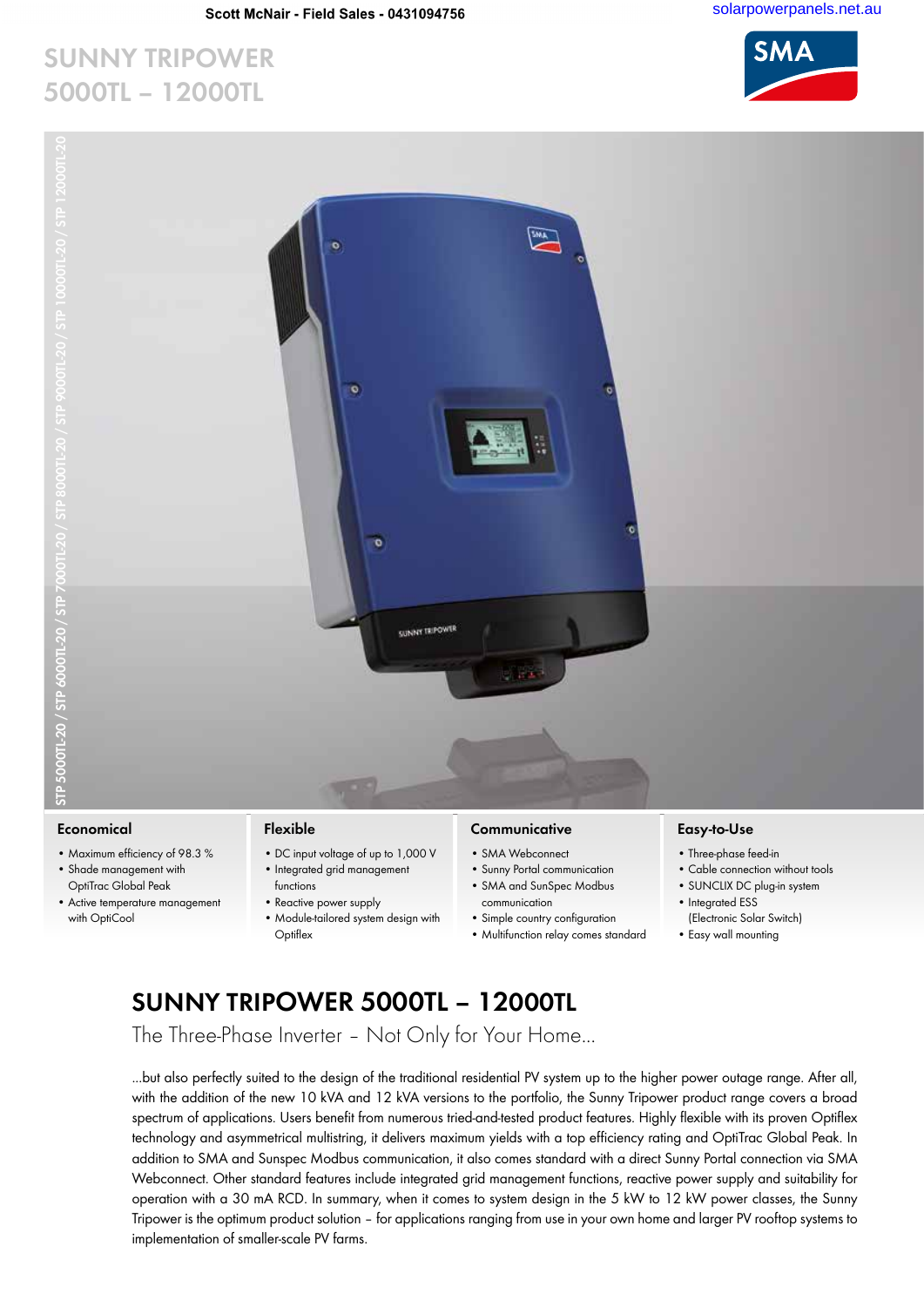### **Sunny Tripower 5000TL / 6000TL / 7000TL / 8000TL / 9000TL / 10000TL / 12000TL**

| <b>Technical Data</b>                                                                        | <b>Sunny Tripower</b><br><b>5000TL</b>                                                                                                                                                                                                                                                           | <b>Sunny Tripower</b><br>6000TL                                           |
|----------------------------------------------------------------------------------------------|--------------------------------------------------------------------------------------------------------------------------------------------------------------------------------------------------------------------------------------------------------------------------------------------------|---------------------------------------------------------------------------|
| Input (DC)                                                                                   |                                                                                                                                                                                                                                                                                                  |                                                                           |
| Max. generator power                                                                         | 9000 Wp                                                                                                                                                                                                                                                                                          | 9000 Wp                                                                   |
| Max. input voltage                                                                           | 1000 V                                                                                                                                                                                                                                                                                           | 1000 V                                                                    |
| MPP voltage range / rated input voltage                                                      | 245 V to 800 V/580 V                                                                                                                                                                                                                                                                             | 295 V to 800 V/580 V                                                      |
| Min. input voltage / start input voltage                                                     | 150 V / 188 V                                                                                                                                                                                                                                                                                    | 150 V / 188 V                                                             |
| Max. input current input A / input B                                                         | 11A/10A                                                                                                                                                                                                                                                                                          | 11A/10A                                                                   |
| Max. short-circuit current input A / input B                                                 | 17A/15A                                                                                                                                                                                                                                                                                          | 17A/15A                                                                   |
| Number of independent MPP inputs / strings per MPP input                                     | 2 / A:2; B:2                                                                                                                                                                                                                                                                                     | 2 / A:2; B:2                                                              |
| Output (AC)                                                                                  |                                                                                                                                                                                                                                                                                                  |                                                                           |
| Rated power (at 230 V, 50 Hz)                                                                | 5000 W                                                                                                                                                                                                                                                                                           | 6000W                                                                     |
| Max. AC apparent power                                                                       | 5000 VA                                                                                                                                                                                                                                                                                          | 6000 VA                                                                   |
| Nominal AC voltage                                                                           | 3 / N / PE; 230 / 400 V                                                                                                                                                                                                                                                                          | 3 / N / PE; 230 / 400 V                                                   |
| AC grid frequency / range                                                                    | 50 Hz / -5 Hz to +5 Hz                                                                                                                                                                                                                                                                           | 50 Hz / -5 Hz to +5 Hz                                                    |
| Rated power frequency / rated grid voltage                                                   | 50 Hz / 230 V                                                                                                                                                                                                                                                                                    | 50 Hz / 230 V                                                             |
| Max. output current                                                                          | 7.3A                                                                                                                                                                                                                                                                                             | 8.7 A                                                                     |
| Power factor at rated power                                                                  |                                                                                                                                                                                                                                                                                                  |                                                                           |
| Adjustable displacement power factor                                                         | 0.8 overexcited to 0.8 underexcited                                                                                                                                                                                                                                                              | 0.8 overexcited to 0.8 underexcited                                       |
| Feed-in phases / connection phases                                                           | 3/3                                                                                                                                                                                                                                                                                              | 3/3                                                                       |
| Efficiency                                                                                   |                                                                                                                                                                                                                                                                                                  |                                                                           |
| Max. efficiency / European efficiency                                                        | 98 % / 97.1 %                                                                                                                                                                                                                                                                                    | 98 % / 97.4 %                                                             |
| <b>Protective devices</b>                                                                    |                                                                                                                                                                                                                                                                                                  |                                                                           |
| DC disconnect device                                                                         |                                                                                                                                                                                                                                                                                                  | $\bullet$                                                                 |
| Ground fault monitoring / grid monitoring                                                    | $\bullet$ / $\bullet$                                                                                                                                                                                                                                                                            | $\bullet$ / $\bullet$                                                     |
| DC reverse polarity protection / AC short-circuit current capability / galvanically isolated | $\bullet$ / $\bullet$ / $-$                                                                                                                                                                                                                                                                      | $\bullet$ / $\bullet$ / $-$                                               |
| All-pole sensitive residual-current monitoring unit                                          |                                                                                                                                                                                                                                                                                                  |                                                                           |
| Protection class (according to IEC 62103)/overvoltage category (according to IEC 60664-1)    | 1/11                                                                                                                                                                                                                                                                                             | 1/111                                                                     |
| General data                                                                                 |                                                                                                                                                                                                                                                                                                  |                                                                           |
| Dimensions $(W / H / D)$                                                                     | 470 / 730 / 240 mm                                                                                                                                                                                                                                                                               | 470 / 730 / 240 mm                                                        |
|                                                                                              | $(18.5 / 28.7 / 9.5$ inch)                                                                                                                                                                                                                                                                       | (18.5 / 28.7 / 9.5 inch)                                                  |
| Weight                                                                                       | 37 kg (81.6 lb)                                                                                                                                                                                                                                                                                  | 37 kg (81.6 lb)                                                           |
| Operating temperature range                                                                  |                                                                                                                                                                                                                                                                                                  | -25 °C to +60 °C (-13 °F to +140 °F) -25 °C to +60 °C (-13 °F to +140 °F) |
| Noise emission (typical)                                                                     | $40 \text{ dB}(A)$                                                                                                                                                                                                                                                                               | 40 dB(A)                                                                  |
| Self-consumption (at night)                                                                  | 1W                                                                                                                                                                                                                                                                                               | 1W                                                                        |
| Topology / cooling concept                                                                   | Transformerless / Opticool                                                                                                                                                                                                                                                                       | Transformerless / Opticool                                                |
| Degree of protection (according to IEC 60529)                                                | <b>IP65</b>                                                                                                                                                                                                                                                                                      | <b>IP65</b>                                                               |
| Climatic category (according to IEC 60721-3-4)                                               | 4K4H                                                                                                                                                                                                                                                                                             | 4K4H                                                                      |
| Maximum permissible value for relative humidity (non-condensing)                             | 100%                                                                                                                                                                                                                                                                                             | 100%                                                                      |
| <b>Features</b>                                                                              |                                                                                                                                                                                                                                                                                                  |                                                                           |
| DC connection / AC connection                                                                | SUNCLIX / spring-cage terminal                                                                                                                                                                                                                                                                   | SUNCLIX / spring-cage terminal                                            |
| Display                                                                                      | Graphic                                                                                                                                                                                                                                                                                          | Graphic                                                                   |
| Interface: RS485, Modbus, Speedwire / Webconnect                                             | $\circ$ / $\bullet$ / $\bullet$                                                                                                                                                                                                                                                                  | $\circ$ / $\bullet$ / $\bullet$                                           |
| Multifunction relay / Power Control Module                                                   | $\bullet$ / $\circ$                                                                                                                                                                                                                                                                              | $\bullet$ / $\circ$                                                       |
| Guarantee: 5 / 10 / 15 / 20 years                                                            | $\bullet$ /0/0/0                                                                                                                                                                                                                                                                                 | $\bullet$ /0/0/0                                                          |
| Certificates and permits (more available on request)                                         | AS 4777.2:2015, CE, CEI 0-21:2016, C10/11:2012, DIN EN 62109-1,<br>EN 50438 <sup>1</sup> , G59/3, G83/2, IEC 61727/MEA <sup>2</sup> , IEC 62109-2, NEN EN 50438,<br>NRS 097-2-1, PPC, PPDS, RD 661/2007, RD 1699:2011, SI 4777, UTE C15-712-1,<br>VDE0126-1-1, VDE AR-N 4105, VFR 2013, VFR 2014 |                                                                           |
|                                                                                              |                                                                                                                                                                                                                                                                                                  |                                                                           |
| Type designation                                                                             | STP 5000TL-20                                                                                                                                                                                                                                                                                    | STP 6000TL-20                                                             |
|                                                                                              |                                                                                                                                                                                                                                                                                                  |                                                                           |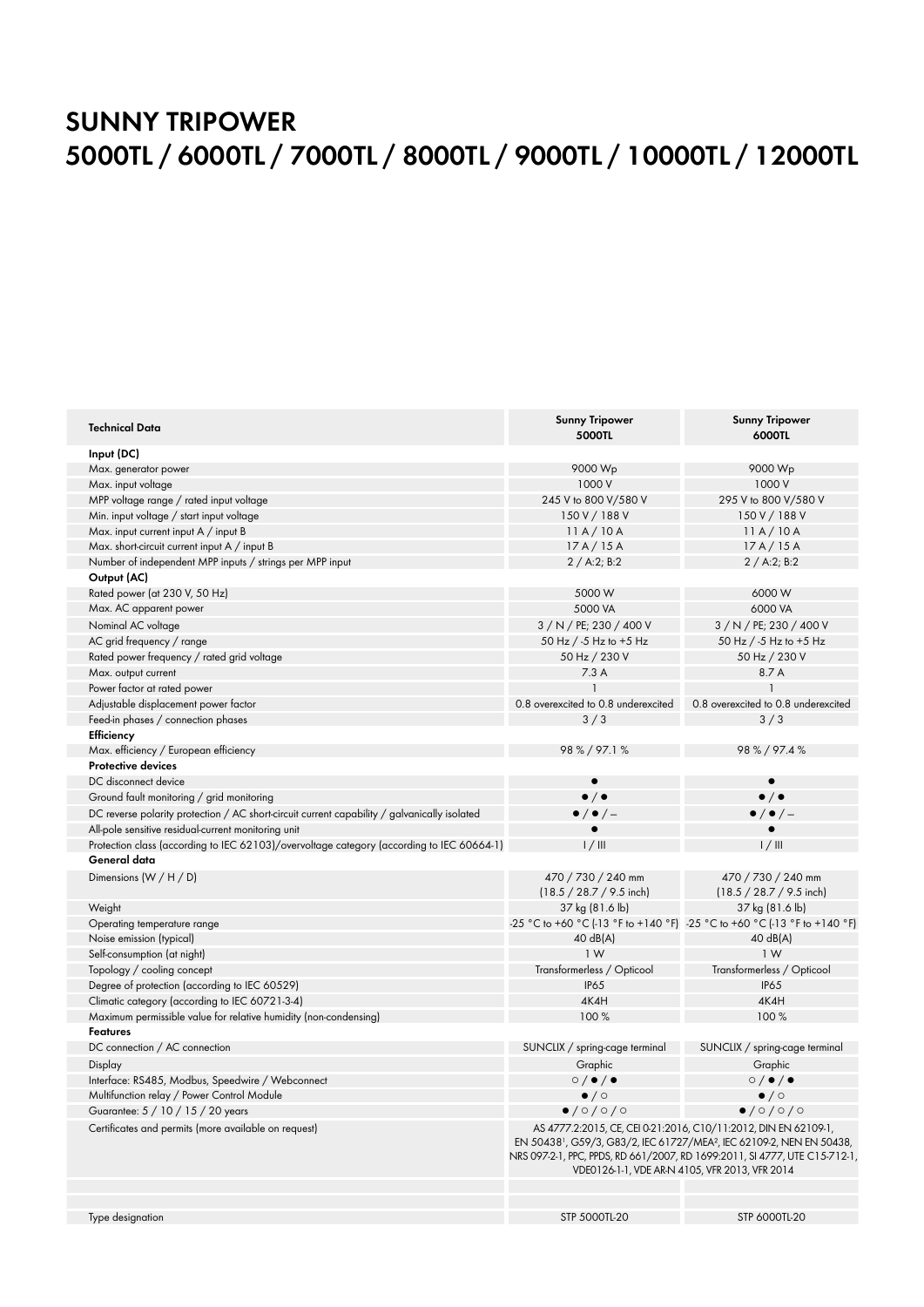| <b>Sunny Tripower</b><br><b>7000TL</b> | <b>Sunny Tripower</b><br>8000TL                                                                                                                                                                                                                                                                  | <b>Sunny Tripower</b><br><b>9000TL</b> |
|----------------------------------------|--------------------------------------------------------------------------------------------------------------------------------------------------------------------------------------------------------------------------------------------------------------------------------------------------|----------------------------------------|
|                                        |                                                                                                                                                                                                                                                                                                  |                                        |
| 13500 Wp                               | 13500 Wp                                                                                                                                                                                                                                                                                         | 13500 Wp                               |
| 1000 V                                 | 1000 V                                                                                                                                                                                                                                                                                           | 1000 V                                 |
| 290 V to 800 V / 580 V                 | 330 V to 800 V / 580 V                                                                                                                                                                                                                                                                           | 370 V to 800 V / 580 V                 |
| 150 V / 188 V                          | 150 V / 188 V                                                                                                                                                                                                                                                                                    | 150 V / 188 V                          |
| 15A/10A                                | 15A/10A                                                                                                                                                                                                                                                                                          | 15A/10A                                |
| 25 A / 15 A                            | 25A/15A                                                                                                                                                                                                                                                                                          | 25A/15A                                |
| 2 / A:2; B:2                           | 2 / A:2; B:2                                                                                                                                                                                                                                                                                     | 2 / A:2; B:2                           |
| 7000 W                                 | 8000 W                                                                                                                                                                                                                                                                                           | 9000W                                  |
| 7000 VA                                | 8000 VA                                                                                                                                                                                                                                                                                          | 9000 VA                                |
|                                        |                                                                                                                                                                                                                                                                                                  |                                        |
| 3 / N / PE; 230 / 400 V                | 3 / N / PE; 230 / 400 V                                                                                                                                                                                                                                                                          | 3 / N / PE; 230 / 400 V                |
| 50 Hz / -5 Hz to +5 Hz                 | 50 Hz / -5 Hz to +5 Hz                                                                                                                                                                                                                                                                           | 50 Hz / -5 Hz to +5 Hz                 |
| 50 Hz / 230 V                          | 50 Hz / 230 V                                                                                                                                                                                                                                                                                    | 50 Hz / 230 V                          |
| 10.2A                                  | 11.6A                                                                                                                                                                                                                                                                                            | 13.1 A                                 |
|                                        |                                                                                                                                                                                                                                                                                                  |                                        |
| 0.8 overexcited to 0.8 underexcited    | 0.8 overexcited to 0.8 underexcited                                                                                                                                                                                                                                                              | 0.8 overexcited to 0.8 underexcited    |
| 3/3                                    | 3/3                                                                                                                                                                                                                                                                                              | 3/3                                    |
|                                        |                                                                                                                                                                                                                                                                                                  |                                        |
| 98 % / 97.5 %                          | 98 % / 97.6 %                                                                                                                                                                                                                                                                                    | 98 % / 97.6 %                          |
|                                        |                                                                                                                                                                                                                                                                                                  |                                        |
| $\bullet$ / $\bullet$                  | $\bullet$ / $\bullet$                                                                                                                                                                                                                                                                            | $\bullet$ / $\bullet$                  |
| $\bullet$ / $\bullet$ / -              | $\bullet$ / $\bullet$ / -                                                                                                                                                                                                                                                                        | $\bullet$ / $\bullet$ / $-$            |
|                                        |                                                                                                                                                                                                                                                                                                  |                                        |
| $1/$ III                               | 1/11                                                                                                                                                                                                                                                                                             | 1/111                                  |
|                                        |                                                                                                                                                                                                                                                                                                  |                                        |
| 470 / 730 / 240 mm                     | 470 / 730 / 240 mm                                                                                                                                                                                                                                                                               | 470 / 730 / 240 mm                     |
| (18.5 / 28.7 / 9.5 inch)               | $(18.5 / 28.7 / 9.5$ inch)                                                                                                                                                                                                                                                                       | (18.5 / 28.7 / 9.5 inch)               |
| 37 kg (81.6 lb)                        | 37 kg (81.6 lb)                                                                                                                                                                                                                                                                                  | 37 kg (81.6 lb)                        |
| -25 °C to +60 °C (-13 °F to +140 °F)   | -25 °C to +60 °C (-13 °F to +140 °F)                                                                                                                                                                                                                                                             | -25 °C to +60 °C (-13 °F to +140 °F)   |
| 40 dB(A)                               | 40 dB(A)                                                                                                                                                                                                                                                                                         | 40 dB(A)                               |
| 1 W                                    | 1 <sub>W</sub>                                                                                                                                                                                                                                                                                   | 1 W                                    |
| Transformerless / Opticool             | Transformerless / Opticool                                                                                                                                                                                                                                                                       | Transformerless / Opticool             |
| <b>IP65</b>                            | <b>IP65</b>                                                                                                                                                                                                                                                                                      | <b>IP65</b>                            |
|                                        |                                                                                                                                                                                                                                                                                                  |                                        |
| 4K4H                                   | 4K4H                                                                                                                                                                                                                                                                                             | 4K4H                                   |
| 100%                                   | 100%                                                                                                                                                                                                                                                                                             | 100%                                   |
| SUNCLIX / spring-cage terminal         | SUNCLIX / spring-cage terminal                                                                                                                                                                                                                                                                   | SUNCLIX / spring-cage terminal         |
| Graphic                                | Graphic                                                                                                                                                                                                                                                                                          | Graphic                                |
|                                        |                                                                                                                                                                                                                                                                                                  |                                        |
| $\circ$ / $\bullet$ / $\bullet$        | $\circ$ / $\bullet$ / $\bullet$                                                                                                                                                                                                                                                                  | $\circ$ / $\bullet$ / $\bullet$        |
| $\bullet$ / $\circ$                    | $\bullet$ / $\circ$                                                                                                                                                                                                                                                                              | $\bullet$ / $\circ$                    |
| $\bullet$ /0/0/0                       | $\bullet$ /0/0/0                                                                                                                                                                                                                                                                                 | $\bullet$ /0/0/0                       |
|                                        | AS 4777.2:2015, CE, CEI 0-21:2016, C10/11:2012, DIN EN 62109-1, EN 50438 <sup>1</sup> , G59/3,<br>G83/2, IEC 61727/MEA <sup>2</sup> , IEC 62109-2, NEN EN 50438,<br>NRS 097-2-1, PPC, PPDS, RD 661/2007, RD 1699:2011, SI 4777, UTE C15-712-1,<br>VDE0126-1-1, VDE AR-N 4105, VFR 2013, VFR 2014 |                                        |
|                                        |                                                                                                                                                                                                                                                                                                  |                                        |
| STP 7000TL-20                          | STP 8000TL-20                                                                                                                                                                                                                                                                                    | STP 9000TL-20                          |
|                                        |                                                                                                                                                                                                                                                                                                  |                                        |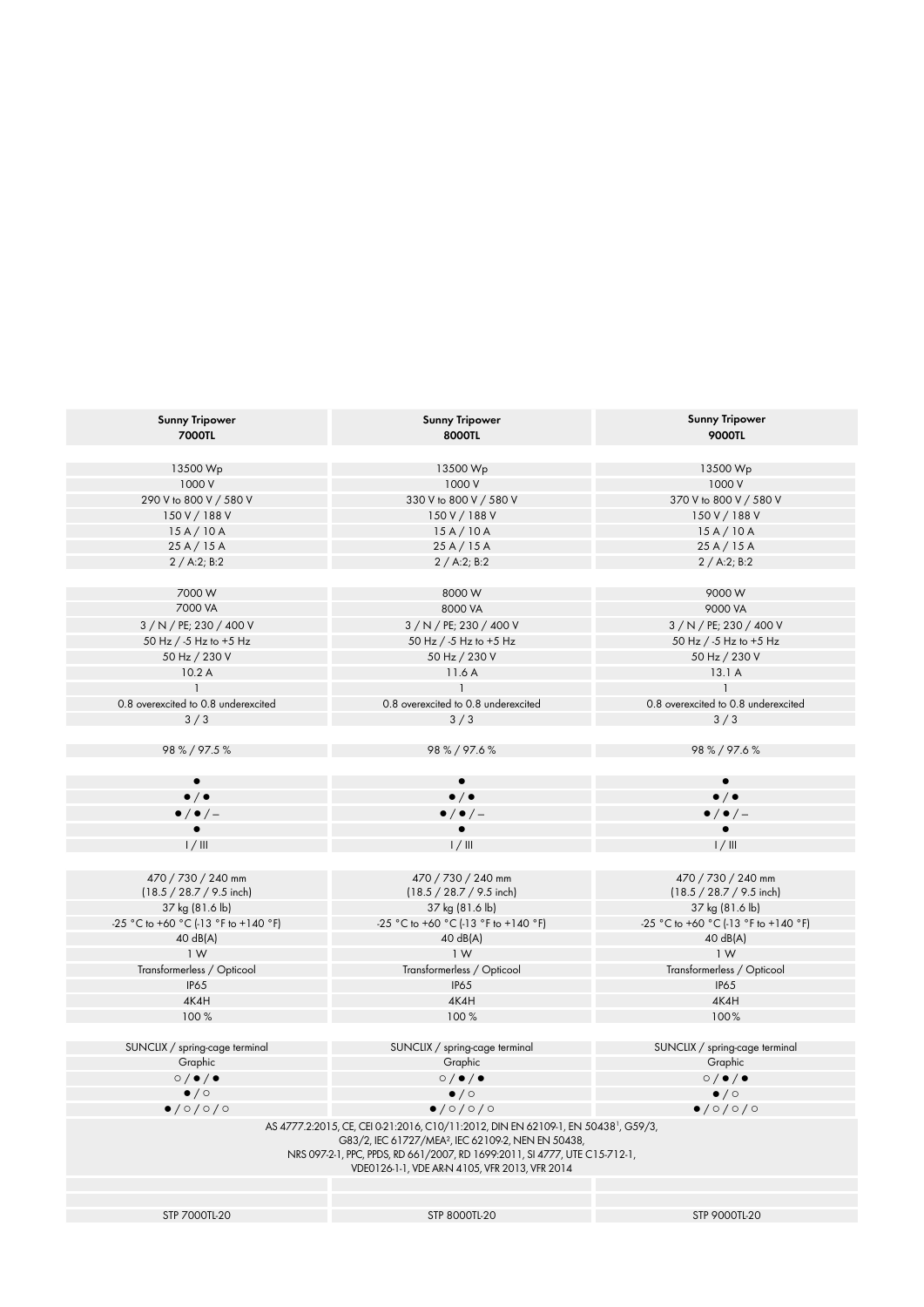

### **Accessories**





RS485 interface 485BRD-10

1  Does not apply to all national appendices of EN 50438 2  Only STP 9000TL-20

● Standard feature ○ Optional feature — Not available Last updated: May 2017 Data at nominal conditions

| <b>Sunny Tripower</b><br><b>10000TL</b>                                                                                                                                                                            | <b>Sunny Tripower</b><br>12000TL                                           |
|--------------------------------------------------------------------------------------------------------------------------------------------------------------------------------------------------------------------|----------------------------------------------------------------------------|
|                                                                                                                                                                                                                    |                                                                            |
| 13500 Wp                                                                                                                                                                                                           | 18000 Wp                                                                   |
| 1000 V                                                                                                                                                                                                             | 1000 V                                                                     |
| 370 V to 800 V / 580 V                                                                                                                                                                                             | 440 V to 800 V / 580 V                                                     |
| 150 V / 188 V                                                                                                                                                                                                      | 150 V / 188 V                                                              |
| 18A/10A                                                                                                                                                                                                            | 18A/10A                                                                    |
| 25A/15A                                                                                                                                                                                                            | 25A/15A                                                                    |
| 2 / A:2; B:2                                                                                                                                                                                                       | 2 / A:2; B:2                                                               |
|                                                                                                                                                                                                                    |                                                                            |
| 10000W                                                                                                                                                                                                             | 12000W                                                                     |
| 10000 VA                                                                                                                                                                                                           | 12000 VA                                                                   |
| 3 / N / PE; 230 / 400 V                                                                                                                                                                                            | 3 / N / PE; 230 / 400 V                                                    |
| 50 Hz / -5 Hz to +5 Hz                                                                                                                                                                                             | 50 Hz / -5 Hz to +5 Hz                                                     |
| 50 Hz / 230 V                                                                                                                                                                                                      | 50 Hz / 230 V                                                              |
| 14.5A                                                                                                                                                                                                              | 17.4A                                                                      |
|                                                                                                                                                                                                                    |                                                                            |
| 0.8 overexcited to 0.8 underexcited                                                                                                                                                                                | 0.8 overexcited to 0.8 underexcited                                        |
| 3/3                                                                                                                                                                                                                | 3/3                                                                        |
|                                                                                                                                                                                                                    |                                                                            |
| 98%/97.6%                                                                                                                                                                                                          | 98.3%/97.9%                                                                |
|                                                                                                                                                                                                                    |                                                                            |
| $\bullet$                                                                                                                                                                                                          |                                                                            |
| $\bullet / \bullet$                                                                                                                                                                                                | $\bullet$ / $\bullet$                                                      |
| $\bullet$ / $\bullet$ / $-$                                                                                                                                                                                        | $\bullet$ / $\bullet$ / $-$                                                |
|                                                                                                                                                                                                                    |                                                                            |
| 1/111                                                                                                                                                                                                              | 1/111                                                                      |
|                                                                                                                                                                                                                    |                                                                            |
| 470 / 730 / 240 mm                                                                                                                                                                                                 | 470 / 730 / 240 mm                                                         |
| $(18.5 / 28.7 / 9.5$ inches)                                                                                                                                                                                       | $(18.5 / 28.7 / 9.5$ inch)                                                 |
| 37 kg (81.6 lb)                                                                                                                                                                                                    | 38 kg / 84 lbs                                                             |
| -25°C to +60 °C (-13 °F to +140 °F)                                                                                                                                                                                | -25°C to +60 °C (-13 °F to +140 °F)                                        |
| 40 dB(A)                                                                                                                                                                                                           | 40 dB(A)                                                                   |
| 1W                                                                                                                                                                                                                 | 1 W                                                                        |
| Transformerless / Opticool                                                                                                                                                                                         | Transformerless / Opticool                                                 |
| <b>IP65</b>                                                                                                                                                                                                        | <b>IP65</b>                                                                |
| 4K4H                                                                                                                                                                                                               | 4K4H                                                                       |
| 100%                                                                                                                                                                                                               | 100%                                                                       |
|                                                                                                                                                                                                                    |                                                                            |
| SUNCLIX / spring-cage terminal                                                                                                                                                                                     | SUNCLIX / spring-cage terminal                                             |
| Graphic                                                                                                                                                                                                            | Graphic                                                                    |
| $\circ$ / $\bullet$ / $\bullet$                                                                                                                                                                                    | $\circ$ / $\bullet$ / $\bullet$                                            |
| $\bullet$ / $\circ$                                                                                                                                                                                                | $\bullet$ / $\circ$                                                        |
| 0/0/0/0                                                                                                                                                                                                            | 0/0/0/0                                                                    |
| AS 4777.2:2015, CE, CEI 0-21:2016, C10/11:2012, DIN EN 62109-1, EN 50438 <sup>1</sup> , G59/3,<br>G83/2, IEC 61727/MEA <sup>2</sup> , IEC 62109-2, NEN EN 50438,<br>VDE0126-1-1, VDE AR-N 4105, VFR 2013, VFR 2014 | NRS 097-2-1, PPC, PPDS, RD 661/2007, RD 1699:2011, SI 4777, UTE C15-712-1, |
|                                                                                                                                                                                                                    |                                                                            |
| STP 10000TL-20                                                                                                                                                                                                     | STP 12000TL-20                                                             |
|                                                                                                                                                                                                                    |                                                                            |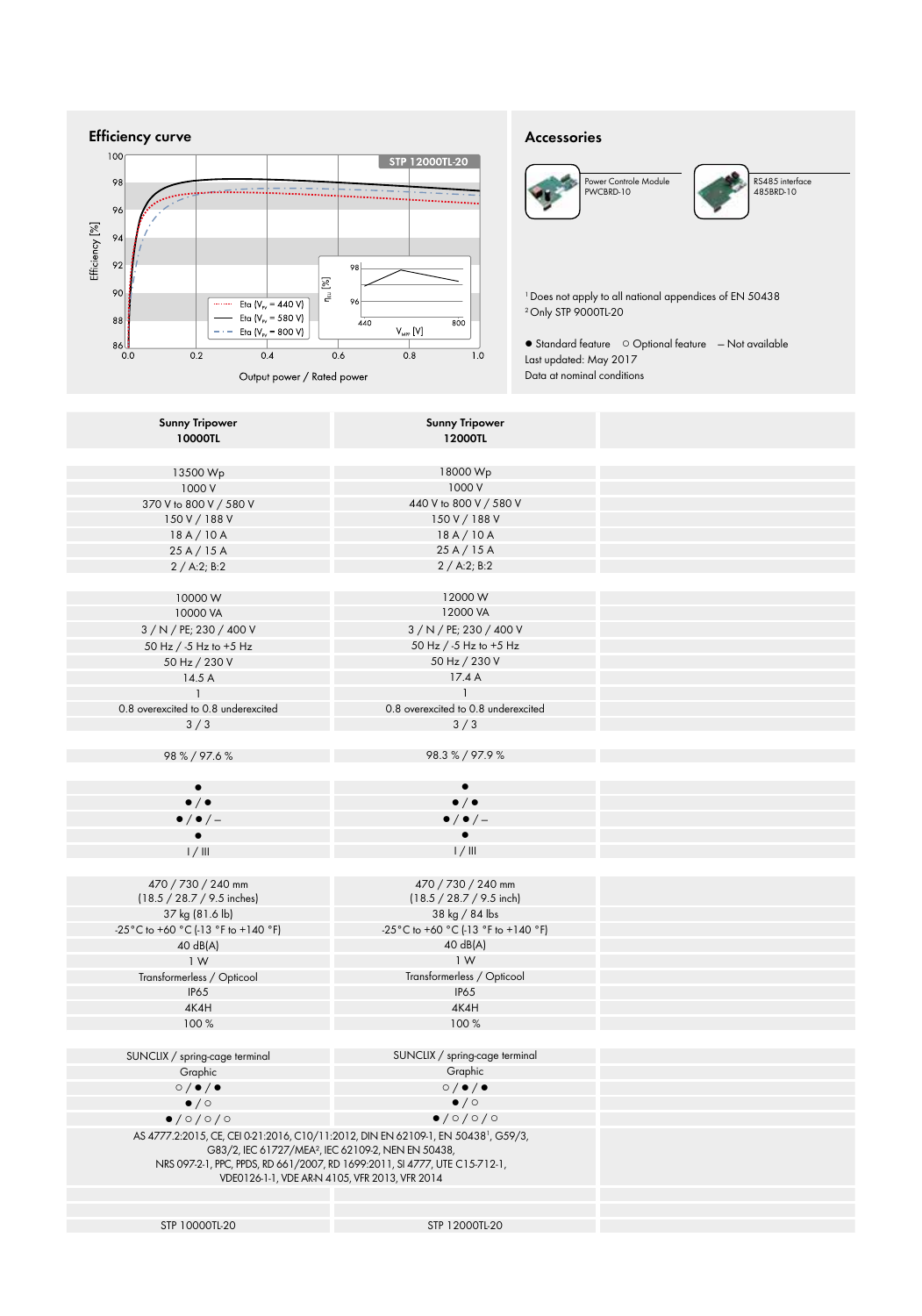# **SUnny porTAL**



## **SUnny pLACES**

### **www.Sunnyplaces.com**

The community portal for private end customers